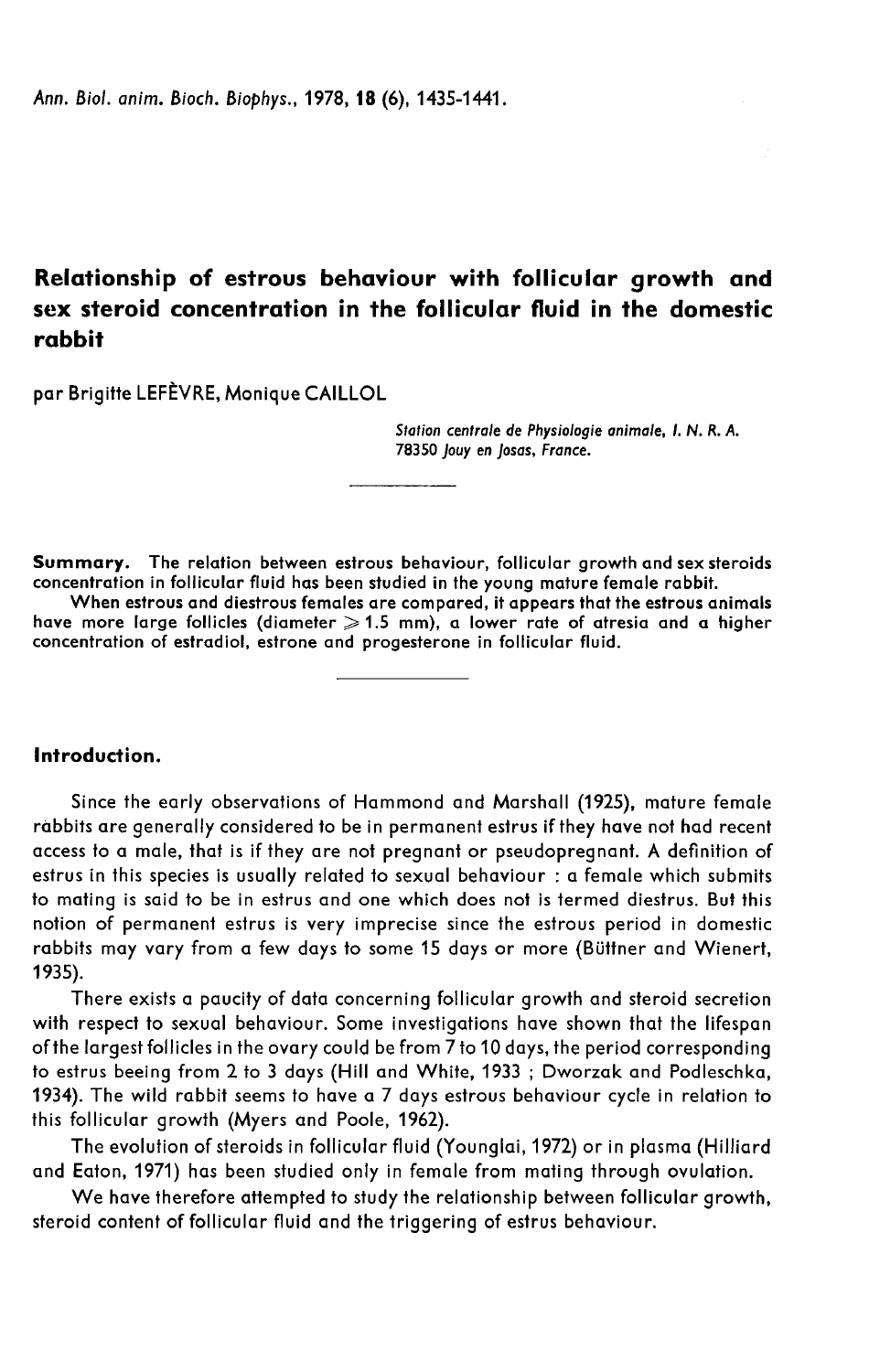### Material and methods.

Animals. - New Zealand virgin female rabbits 4 to 5.5 months old were housed in individual cages under 12 hrs light/24 hrs. The first experimental day, the females were placed with a buck and those refusing to mate were noted as diestrous females. One-half were killed immediately and their ovaries recovered as diestrous day-1 ovaries. The other half were put in another room under 16 hrs light/24 hrs in order to induce estrus (Lefèvre and Moret, 1978). Twenty-four hours after transfer the females were presented to the male every day for 4 consecutive days. They were killed immediately after the first coitus or after 4 days of non-mating ; the ovaries recovered were respectively estrous or diestrous day-4 ovaries.

Histological study. - The ovaries of 8 estrous females killed just after the first coitus and of 8 diestrous ones killed after 4 days of non-mating were fixed, serially cut into 10  $\mu$  sections and stained with hematoxylin and eosin. All the follicles with a  $diameter > 0.4$  mm were measured and classed according to size, which was calculated from the means of two orthogonal diameters on the section where the nucleus of the oocyte was present. Follicles  $\geqslant$  1 mm were classed as healthy or atretic by histological criteria (presence or absence of pyknotic nuclei in the granulosa cells). In the rabbit according to Asami (1920) and Pincus and Enzmann (1937), atresia in large follicles ( $>0.3$  mm) is characterized by degeneration and pyknotic nuclei of the granulosa cells.

Steroid radioimmunoassay in follicular fluid. - Immediately after the animals were killed, the ovaries were recovered and the follicular fluid aspirated with a 26 gauge needle and syringe. All ovarian follicles  $\geqslant$  0.5 mm in diameter were punctured and the fluid was weighed and stored immediately at  $-20$  °C. Fluids resulting from individual females were assayed separatly.

Three experimental groups of females were examined. Estradiol-17 $\beta$  (E2 17 $\beta$ ) was assayed in the first group composed of 10 estrous females, 9 diestrous day-1 and 4 diestrous day-4 animals. The second group consisted of 7 estrous and 7 diestrous day-1 females and was used for estrone (E1) determination. There were 13 estrous females and 14 diestrous day-1 animals in the third group which was used for progesterone (P) determination.

Chemicals. - Non-radioactive steroids were obtained from Steraloids. Progesterone 1-2-6-7-(n)-H<sup>3</sup>, estradiol 17 $\beta$ -2-4-6-7(n)-H<sup>3</sup> and estrone 2-4-6-7(n)-H<sup>3</sup> (80-100 ci/mmol) were obtained from the Radiochemical Center Amersham. Merck analytical grade solvents were used without re-distillation.

Estradiol-17 $\beta$ . - The thawed follicular fluid was diluted in 1.5 ml of phosphate buffer, pH 7.25. 1 000 cpm of radioactive  $E_2$  17 $\beta$  were added for calculation of recovery and extraction was performed using 10 ml of methylene chloride. Recovery after extraction varied from 85 to 90 p. 100.

The antibody used was obtained from rabbits immunized against estradiol 17p-6-carboxymethyl-oxime conjugated to bovine serum albumin ; antiserum dilution was 1/20 000. Bound and free hormones were separated by double precipitation using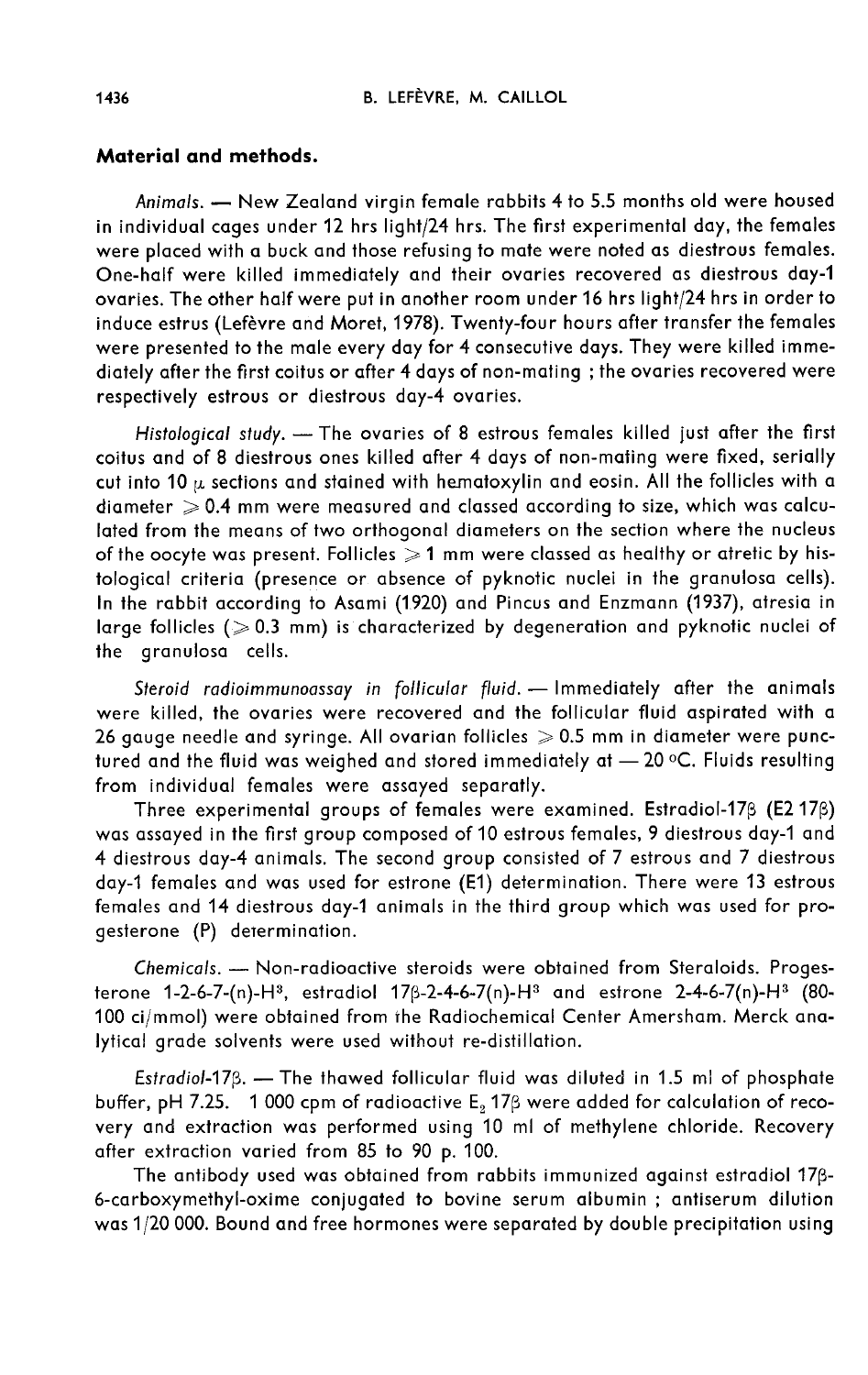rabbit  $\gamma$  globulin ovine antiserum. We studied the following reliability criteria (table 1) : Specificity. - The percentages of cross-reaction were as follows :

with E<sub>1</sub> 10 p. 100 ; with 16-ceto-E<sub>2</sub> 4.5 p. 100 ; with 16-epi-E<sub>3</sub> 1.10 p. 100 ; with bpecificity. — The percentag<br>with  $E_1$  10 p. 100; with<br> $E_2$  17 $\alpha$  and  $E_3 < 1$  p. 100.

Accuracy.  $-$  Known amounts of  $E_2$  17 $\beta$  were added to follicular fluid samples. Agreement between the quantity added and that recovered was good.

Serial dilutions. - Dilutions of the same sample showed good linearity between the assayed volume and the amount of steroid recovered.

| Steroid<br>assayed | <b>Sensitivity</b> |           |                              | Aspecific    |                            |
|--------------------|--------------------|-----------|------------------------------|--------------|----------------------------|
|                    | Standard<br>curve  | Assay     | Accuracy                     | interference | <b>Blank values</b>        |
| $E_2$ 17 $\beta$   | $2 - 5$ pg         | $6-15$ pq | $b = 0.9 *$<br>$r = 0.99**$  | None         | Below assay<br>sensitivity |
| $E_1$              | $2 - 5$ pg         | $6-15$ pg | $b = 0.96 *$<br>$r = 0.99**$ | None         | Below assay<br>sensitivity |
| P.                 | $25-50$ pq         | 1 ng      | $b = 1.12*$<br>$r = 0.99$ ** | None         | Below assay<br>sensitivity |

TABLE 1 Radioimmunoassay of steroids in follicular fluid : reliability criteria

\* b = slope of the regression curve ; \*\*  $r =$  correlation coefficient.

Estrone. - The thawed follicular fluid was diluted in 1 ml of phosphate buffer and extracted with ethyl acetate/cyclohexane (50/50, v/v) after addition of 1 000 cpm of labelled E,. The antibody used was raised in rabbits against estrone 17-paraaminobenzoic-BSA ; it was used at a dilution of 113 000. The specificity of this antibody was determined and the percentages of cross-reaction with other estrogens were :

with  $E_2$  17 $\beta$  20 p. 100 ; with  $E_2$  17 $\alpha$  20 p. 100 ; with  $E_3$  13 p. 100 ; with 16-ceto- $E_2$  and 16-epi- $E_3$  < 1 p. 100. nobenzoic-BSA ; it was used<br>determined and the percential of the percential  $E_2$  17 $\beta$  20 p. 100;<br>and 16-epi-E<sub>3</sub>  $<$  1 p. 100.<br>This antibody was rela

This antibody was relatively unspecific. So a purification of estrone on microcolumns of celite was performed.

Recovery after extraction and chromatography varied between 72 and 95 p. 100. The same reliability criteria as for  $E_2$  17 $\beta$  were studied ; the results are shown in table 1.

Progesterone. - The thawed follicular fluid was diluted in 1 ml of phosphate buffer and extracted with 10 ml of n-hexane after addition of 1 000 cpm of radioactive P ; recovery after extraction varied between 60 and 93 p. 100. The antibody used was raised in rabbits against progesterone-11 hemi-succinate-BSA ; it was used at a dilution of 1/6 000. The specificity of this antibody was studied and the following percentages of cross-reaction were found :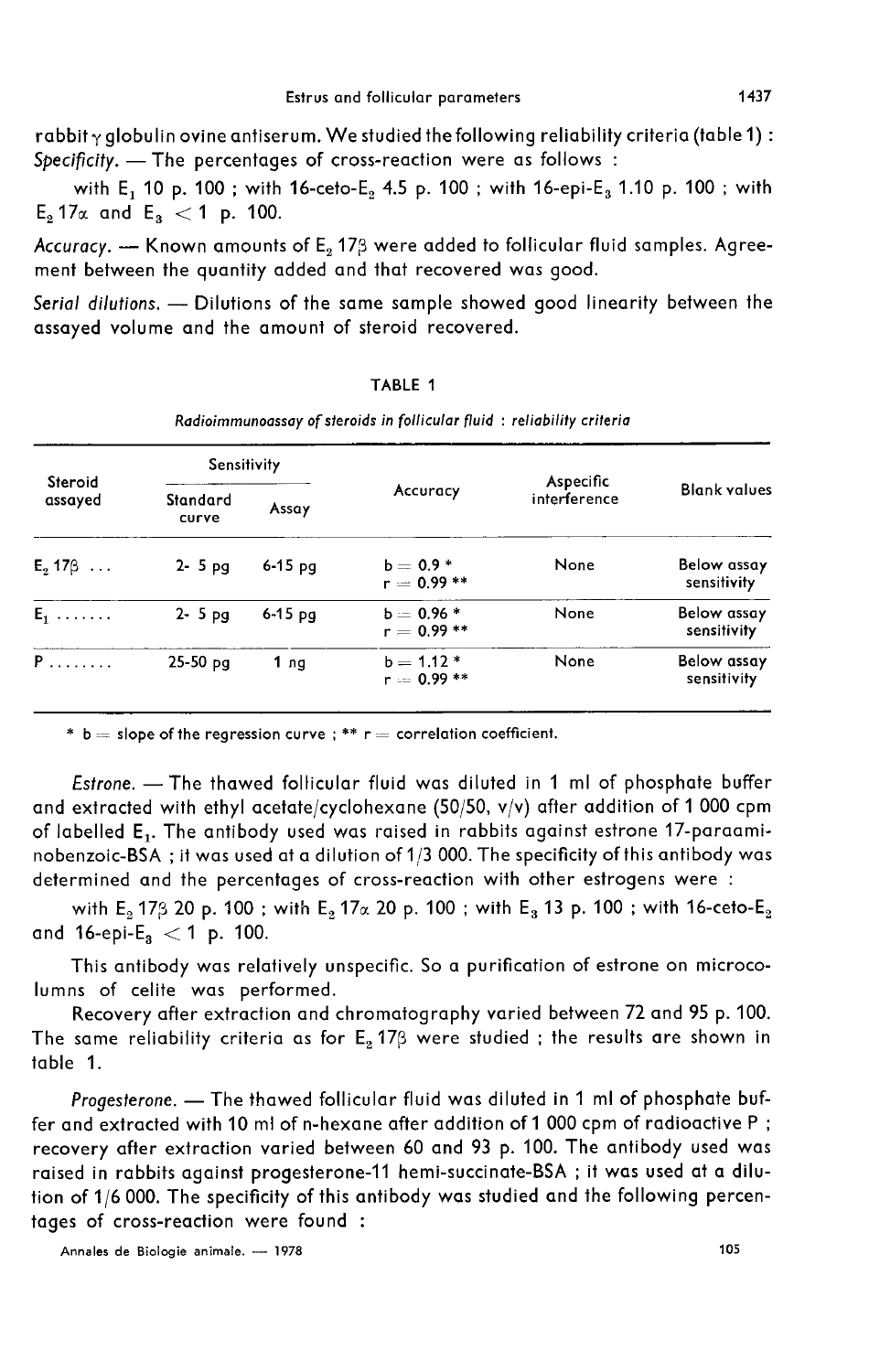with 5<sub>x-pregnane-3-20</sub> dione 7.5 p. 100; with deoxycorticosterone 7.5 p. 100; with pregn-4-ene-20 $\beta$ -ol-3 one 0.6 p. 100; with pregn-4-ene-20 $\alpha$ -ol-3 one 0.26 p. 100.

The same reliability criteria as for  $E_2$  17 $\beta$  and  $E_1$  were studied (table 1).

Statistics. - The standard error of the mean (SEM) was calculated assuming normal distribution. Statistical significance was estimated by Student's t test. Significance was postulated for  $P \le 0.05$ .

#### Results.

Follicular growth.  $-$  No significant difference was found in the number of follicles 0.4 to 1.5 mm in diameter between estrous and diestrous females.

In contrast, the mean number of follicles of 1.5 to 1.8 mm was significantly higher in estrous than in diestrous females ; follicles with a diameter  $> 1.8$  mm were only present in the estrous females (table 2).

| Diameter<br>(mm) | <b>Estrous females</b><br>$n = 8$         |                                   |                     | Diestrous Day-4 females<br>$n=8$          |                                   |                     |
|------------------|-------------------------------------------|-----------------------------------|---------------------|-------------------------------------------|-----------------------------------|---------------------|
|                  | Total number<br>of follicles<br>$m +$ SEM | Healthy<br>follicles<br>$m +$ SEM | Atresia<br>(p. 100) | Total number<br>of follicles<br>$m +$ SEM | Healthy<br>follicles<br>$m +$ SEM | Atresia<br>(p. 100) |
| $0.4 - 0.9$      | $137.5 + 8.3$                             |                                   |                     | $126.5 + 18.5$                            |                                   |                     |
| $0.9 - 1.2$      | $5.9 + 1.2$                               | $3.9 + 0.8$                       | 34                  | $7.1 + 2.4$                               | $4.3 + 1.4$                       | 40                  |
| $1.2 - 1.5$      | $3.3 + 0.6$                               | $2.7 + 0.5$                       | 15                  | $3.8 + 1.1$                               | $3.3 + 1.1$                       | 13                  |
| $1.5 - 1.8$      | $2.9 + 0.9$                               | $2.4 + 0.8$                       | 17                  | $0.4 + 0.2$                               | $0.3 + 0.2$                       | 33                  |
| $1.8 - 2.1$      | 0.4                                       | 0.4                               | 0                   | $\Omega$                                  | ٥                                 | 0                   |

TABLE 2

Number of healthy and atretic follicles in estrous and diestrous day-4 females

Follicles of 0.4 to 0.9 mm were not classed as healthy or atretic. In those of 0.9 to 1.2 mm, the percentage of atresia is the same for estrous (4 p. 100) and diestrous (6 p. 100) females. Atresia is more important in the largest follicles (1.5 to 1.8 mm) of diestrous females than in those of estrous animals (table 2). Thus, the mean number of large healthy follicles was significantly higher for the estrous (2.4  $\pm$  0.8) than for the diestrous  $(0.3 + 0.2)$  females.

Steroid levels in the follicular fluid (table 3 and fig. 1).  $-$  The mean number of punctured follicles was the same in the two groups of females but follicular fluid mean weight was significantly higher in the estrous than in the diestrous females.

 $E<sub>2</sub>$  17 $\beta$  levels were significantly more elevated in follicular fluids of estrous rabbits  $(79.5 + 13.1 \text{ pg/mg}$  follicular fluid) than in those of diestrous day-1 females (14.5  $\pm$  4.8 pg/mg follicular fluid). The same result was found for E<sub>1</sub> : 148.8  $\pm$  30.3 pg/mg follicular fluid for estrous females,  $18.9 \pm 7.2$  pg/mg follicular fluid for diestrous animals. Four females which had refused to mate during 4 consecutive days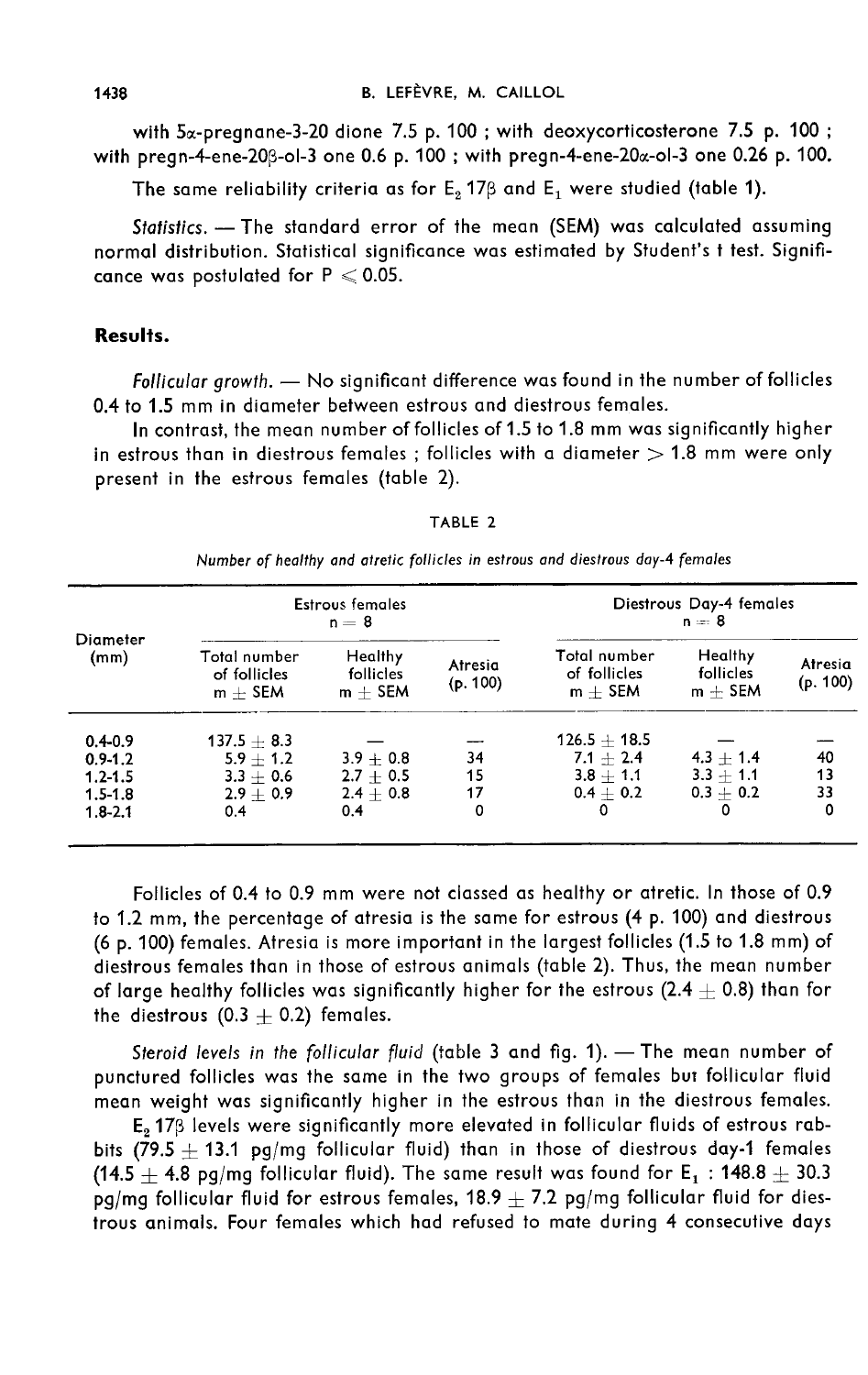(diestrous day 4 animals) showed significantly different mean  $E_2$  17 $\beta$  values from those of the 2 other groups  $(32.8 \pm 15.9$  pg/mg follicular fluid), but individual variation was very wide (6-75 pg/mg follicular fluid).

| Ω<br>۰pL<br>м | ш |  |
|---------------|---|--|
|---------------|---|--|

| Follicular fluid steroid content in estrous and diestrous females |  |  |  |  |
|-------------------------------------------------------------------|--|--|--|--|
|-------------------------------------------------------------------|--|--|--|--|

 $I. -$  Estradiol-17 $\beta$ 

| Sexual<br>state                            | Number<br>of<br>females | Mean number of<br>punctured follicles<br>per female                                                                                                                                                           | Mean weight of<br>follicular fluid<br>per female (mg) | Steroid<br>pg/mg folli-<br>cular fluid                           | Steroid<br>pg/follicle                                       |
|--------------------------------------------|-------------------------|---------------------------------------------------------------------------------------------------------------------------------------------------------------------------------------------------------------|-------------------------------------------------------|------------------------------------------------------------------|--------------------------------------------------------------|
| Estrus<br>Diestrus day 1<br>Diestrus day 4 | 10<br>9<br>4            | 10.4 $\pm$ 0.6<br>$9.9 \pm 0.6$<br>$7.8 \pm 0.9$                                                                                                                                                              | $8.5 \pm 0.9$<br>$6.5 \pm 1.1$<br>$7.2 \pm 2.2$       | 79.5 $\pm$ 13.1<br>14.5 $\pm$<br>4.8<br>$32.8 +$<br>15.9         | 73.8 $\pm$<br>15.5<br>8.0 $\pm$<br>2.7<br>34.6 $\pm$<br>21.3 |
| II. - Estrone                              |                         |                                                                                                                                                                                                               |                                                       |                                                                  |                                                              |
| Estrus<br>Diestrus day 1                   | 7<br>7                  | 10.6 $\pm$ 1.3<br>9.6 $\pm$ 0.5                                                                                                                                                                               | $8.0 \pm 1.9$<br>$4.9 \pm 1.1$                        | 147.8 $\pm$ 30.3<br>18.9 $\pm$<br>7.2                            | 117.7 $\pm$<br>31.8<br>11.2 $\pm$<br>6.5                     |
| III. - Progesterone                        |                         |                                                                                                                                                                                                               |                                                       |                                                                  |                                                              |
| Estrus<br>Diestrus day 1                   | 13<br>14                | $10.6 + 0.5$<br>$10.3 \pm 0.6$                                                                                                                                                                                | 11.2 $\pm$ 1.5<br>$7.4 \pm 1.0$                       | $674.5 + 192.4$                                                  | 1 104.5 $\pm$ 233.9 1 207.0 $\pm$ 312.9<br>$376.1 + 64.5$    |
|                                            |                         | $\Box$ estrous females<br>diestrous females<br>[Ez][Eı] pg/mg follicular fluid<br> S<br> S<br>50<br>$E_2$ 17 $\beta$<br>FIG, 1, - Steroid content of follicular fluid in estrous and diestrous day-1 females. | ,1000<br>.500<br>P<br>E۱                              | pg/mg follicular fluid<br>$\begin{bmatrix} 1 \\ 2 \end{bmatrix}$ |                                                              |

Vertical bars represent standard error of the mean (SEM).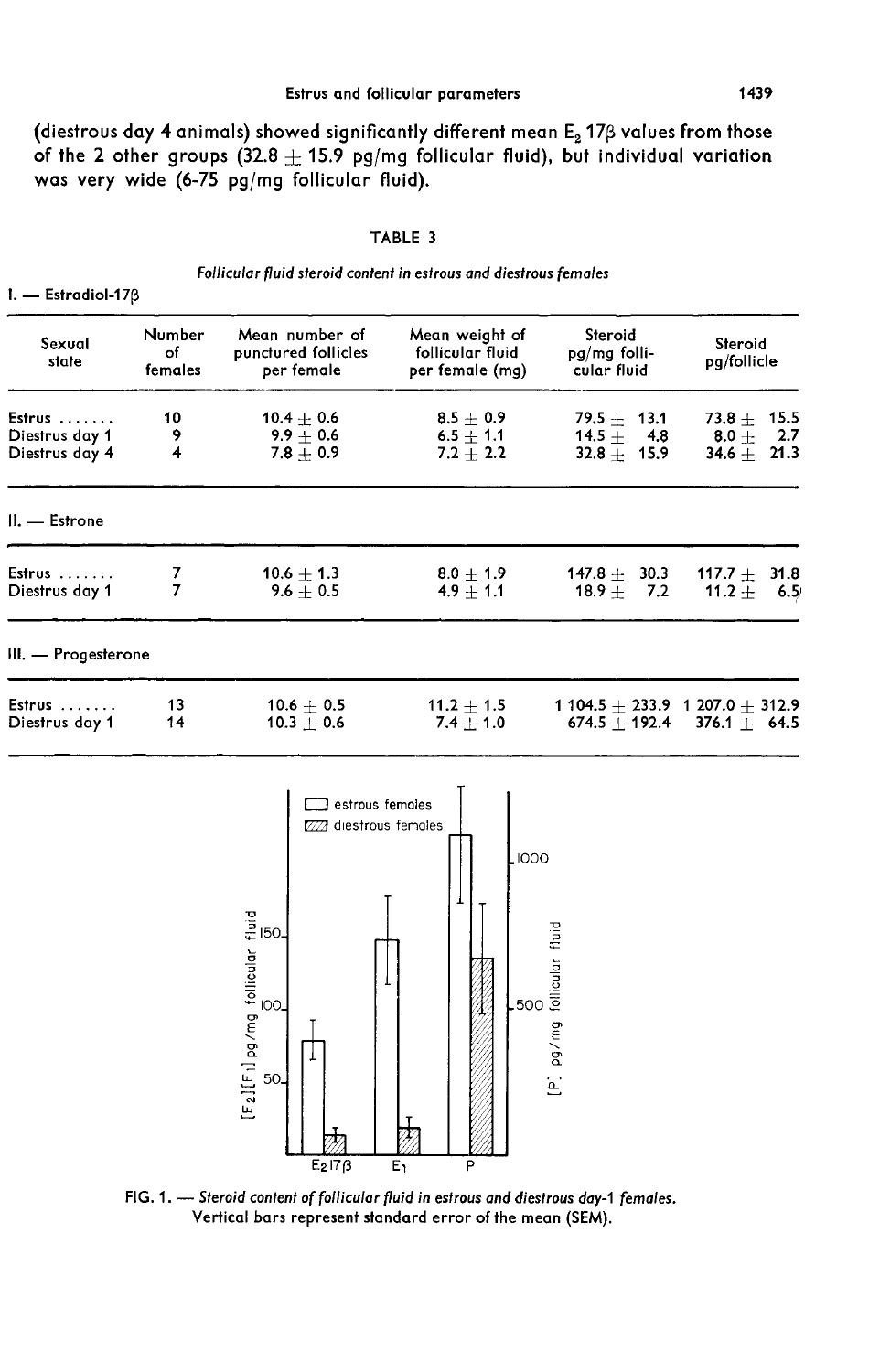The mean levels of progesterone were higher in the estrous females (1 104.5  $+$  233.9 pg/mg follicular fluid) than in the others (674.5  $+$  192.4 pg/mg fol- $\frac{1}{2}$  and  $\frac{1}{2}$  and  $\frac{1}{2}$  and  $\frac{1}{2}$  and  $\frac{1}{2}$  and  $\frac{1}{2}$  and  $\frac{1}{2}$  and  $\frac{1}{2}$  and  $\frac{1}{2}$  and  $\frac{1}{2}$  and  $\frac{1}{2}$  and  $\frac{1}{2}$  and  $\frac{1}{2}$  and  $\frac{1}{2}$  and  $\frac{1}{2}$  and  $\frac{1}{2}$  a licle  $(1\,207 + 312.9)$  pg/follicle versus  $376.1 + 64.5$  pg/follicle).

#### Discussion.

When estrous and diestrous females are compared, it appears that the estrous animals have more large follicles (diameter  $\geqslant$  1.5 mm), a lower rate of atresia, and a higher concentration of  $E_{2}$ ,  $E_{1}$  and P in the follicular fluid. The difference between estrous and diestrous females is only found in the largest follicle group in this study. The presence of these large healthy follicles seems to be related to a higher weight of follicular fluid and stronger steroid concentrations.

But the mean number of eggs generally recovered in the genital tract of a rabbit after ovulation ranges from 8 to 12 ; this number is close to the mean number of follicles found in the classes 0.9 to 1.5 mm in diameter which is not significantly different between the two groups of females.

These questions are to be solved : what is the role of these large follicles ? Are they responsible in some way for the maturation of the follicles 1.0 to 1.5 mm. in diameter and which are the ovulating follicles ?

In the histological study, diestrous ovaries were only recovered from females refusing to mate during 4 consecutive days ; in these diestrous day-4 animals, the concentration of  $E<sub>2</sub>$  in the follicular fluid was intermediary between the estrous and the diestrous day-1 groups, and the E, values ranged from 6 to 75 pg/mg of follicular fluid. The large individual variation can be explained by the fact that some of the females from this group could be ready to mate the next day while the others were still in deep diestrous. There may be a greater difference in follicular growth between estrous and diestrous day-1 females.

Follicular steroid concentrations measured here are very similar to values obtained by other authors. Younglai (1972) and Patwardhan and Lanthier (1976) gave progesterone values of 700 to 900 pg/mg follicular fluid ; Patwardhan and Lanthier found an estradiol level of 80  $+$  33 pg/mg follicular fluid and an estrone level of 65  $+$  20 pg/mg follicular fluid in follicles of diameter  $\geqslant$  1 mm of sexually mature females. The content of total estrogens in follicles of diameter  $\geqslant$  0.7 mm is 60  $\pm$  5 pg/mg follicular fluid for Younglai (1972) and 77  $+$  34 pg/follicle for Nicosia, Evangelista and Batta (1975).

Our values for the three steroids assayed are lower for diestrous females and higher for estrous ones than those given in the literature. This can be explained by the fact that the authors have used females killed before mating, without taking into account their sexual state (estrous or diestrous).

Thus, in the rabbit the transition from diestrus to estrus corresponds to an increase in follicle size and in steroid concentration in the follicular fluid. Mating induces further increases in the steroid concentration (Patwardhan and Lanthier, 1976) followed by a decrease to basal levels at the time of ovulation.

> Reçu en avril 1978. Accept6 en ao0t 1978.